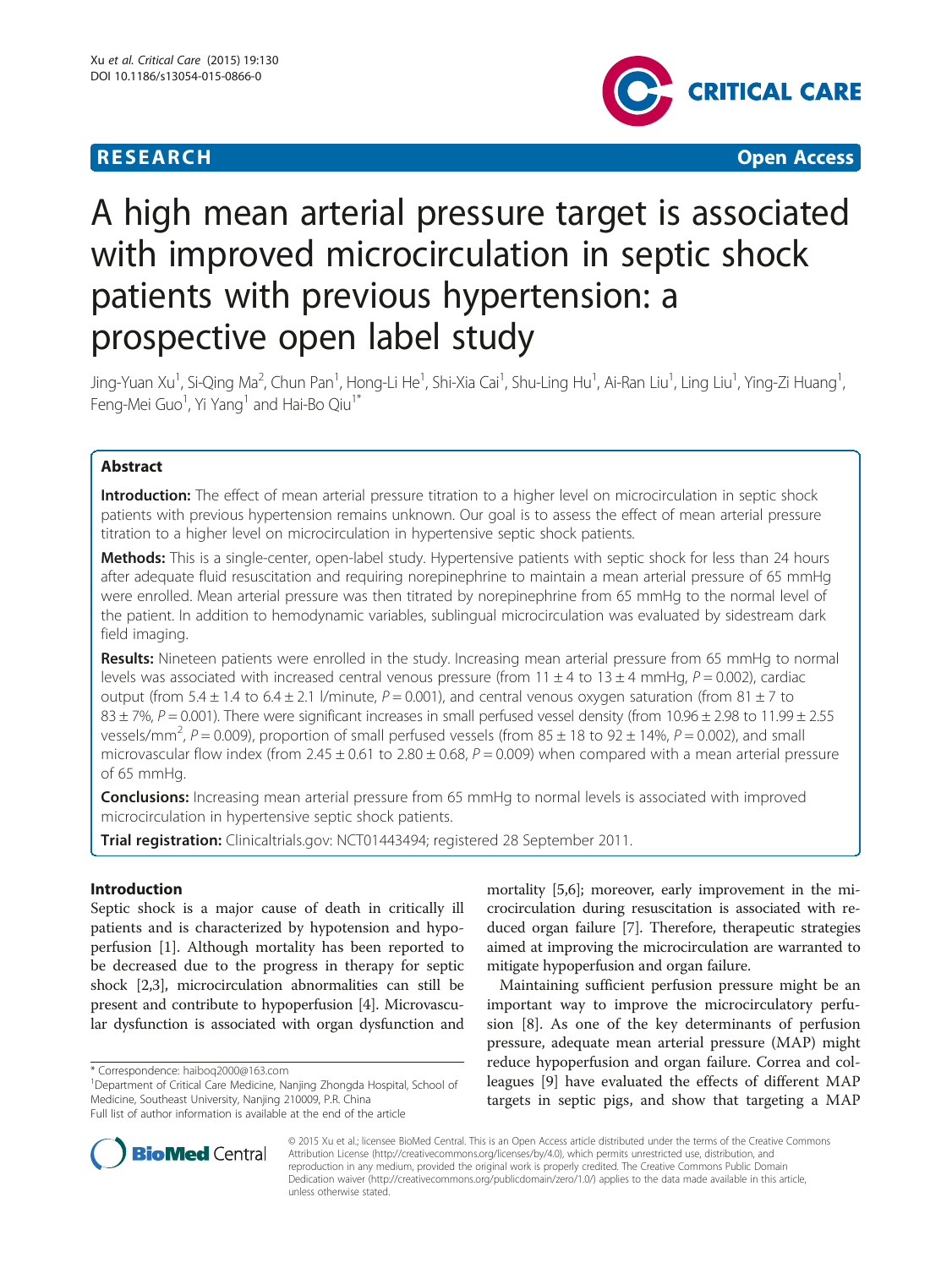between 50 and 60 mmHg in septic shock is associated with increased incidence of acute kidney injury when compared with a target MAP of between 75 and 85 mmHg. Moreover, Badin and colleagues [\[10\]](#page-6-0) have reported that acute kidney injury is decreased with a MAP of at least 72 mmHg. However, which MAP levels should be targeted to improve microcirculation remains controversial [\[11](#page-6-0)-[13](#page-7-0)].

The optimal MAP target in septic shock patients, especially in patients with previous hypertension, is still unknown [[14](#page-7-0)]. The guidelines [[15\]](#page-7-0) for treating septic shock have recommended that MAP should be maintained at a level of at least 65 mmHg, and emphasized a higher blood pressure for patients with previous hypertension. A recent published randomized controlled study [[16\]](#page-7-0) has shown no difference in mortality in septic shock patients undergoing resuscitation with a high MAP target or a low MAP target. However, among chronic hypertensive patients, those in the high-target group require less renal replacement therapy, indicating that septic shock patients with chronic hypertension might need higher MAP to maintain microcirculation.

Our goal was to assess the effect on the microcirculation of MAP titration to normal levels in septic shock patients with previous hypertension. We hypothesized that the increase in MAP from 65 mmHg to the normal levels of patients is associated with improved sublingual microcirculation.

# Materials and methods

#### Setting

This was a single-center, prospective, open-label study conducted in the intensive care unit of a tertiary care teaching hospital. The study protocol was approved by the Ethics Committee (Approval Number: 2011ZDllKY03.0) of Zhongda Hospital, School of Medicine, Southeast University, and informed consent was given by each patient or their next of kin.

Trial registration: Clinicaltrials.gov NCT01443494; registered 28 November 2011.

#### Study population

Patients admitted to the intensive care unit who met the following inclusion criteria were enrolled in the study: 1) patients with septic shock for less than 24 hours with a history of previous hypertension (septic shock was defined by the 2001 SCCM/ESICM/ACCP/ATS/SIS International Sepsis Definitions Conference [[17](#page-7-0)]); 2) fluid resuscitation was performed according to the guidelines for treating septic shock to maintain the central venous pressure (CVP) at more than 8 mmHg and central venous oxygen saturation at more than 70%; 3) patients required norepinephrine (NE) to maintain a MAP of 65 mmHg. All patients were treated with mechanical ventilation, and received infusions of morphine and propofol. All patients had an arterial catheter and a central venous catheter in place.

Exclusion criteria were: pregnancy; age <18 years; inability to acquire the usual level of MAP; refusal of consent by the patient or relative; participation in other trials during the last 3 months; and hypertensive patients without antihypertensive therapy.

#### Interventions

As chronic hypertensive patients are supposed to have undergone more blood pressure measurements in daily life than normotensive patients, the average MAP acquired from a patient's physical examination records over the last 2 years was taken to be the target MAP. If the medical records were incomplete, a detailed enquiry about the target MAP to their next of kin was performed. In addition, age, gender, duration of shock prior to inclusion, Acute Physiology And Chronic Health Evaluation II score, intensive care unit length of stay, in-hospital mortality, source of infection and comorbidities were also recorded.

#### Study design

After stabilization for 30 minutes, basal measurements including hemodynamic and microcirculatory measurements were taken 20 minutes apart, and the NE doses were increased to titrate MAP to the target level. Patients were allowed to stabilize for 30 minutes before new measurements were taken. Thus, there was 50 minutes between the baseline and the second measurement. During the process, no other changes in treatment were allowed. The decision to stop the research was made by the treating intensivist according to predetermined safety limits for each patient. The detailed safety limits are reported in Additional file [1](#page-6-0).

#### Hemodynamic measurements

Serial measurements of NE dose, MAP, heart rate and CVP were performed. Noninvasive bioreactance cardiac output and stroke volume monitoring were obtained using the NICOM system (Cheetah Medical, Portland, OR, USA). Arterial and central venous gases were obtained to determine arterial pH, hemoglobin, lactate, arterial partial pressure of oxygen, arterial partial pressure of carbon dioxide, arterial hemoglobin saturation, arterial oxygen partial pressure to fractional inspired oxygen ratio and central venous hemoglobin saturation.

## Microcirculatory measurements and analysis

Measurements of the sublingual microcirculation were obtained using sidestream dark field (SDF; Microscan, Microvision Medical, Amsterdam, The Netherlands). The SDF probe was placed under the sublingual area without pressure after removal of secretions. Video sequences of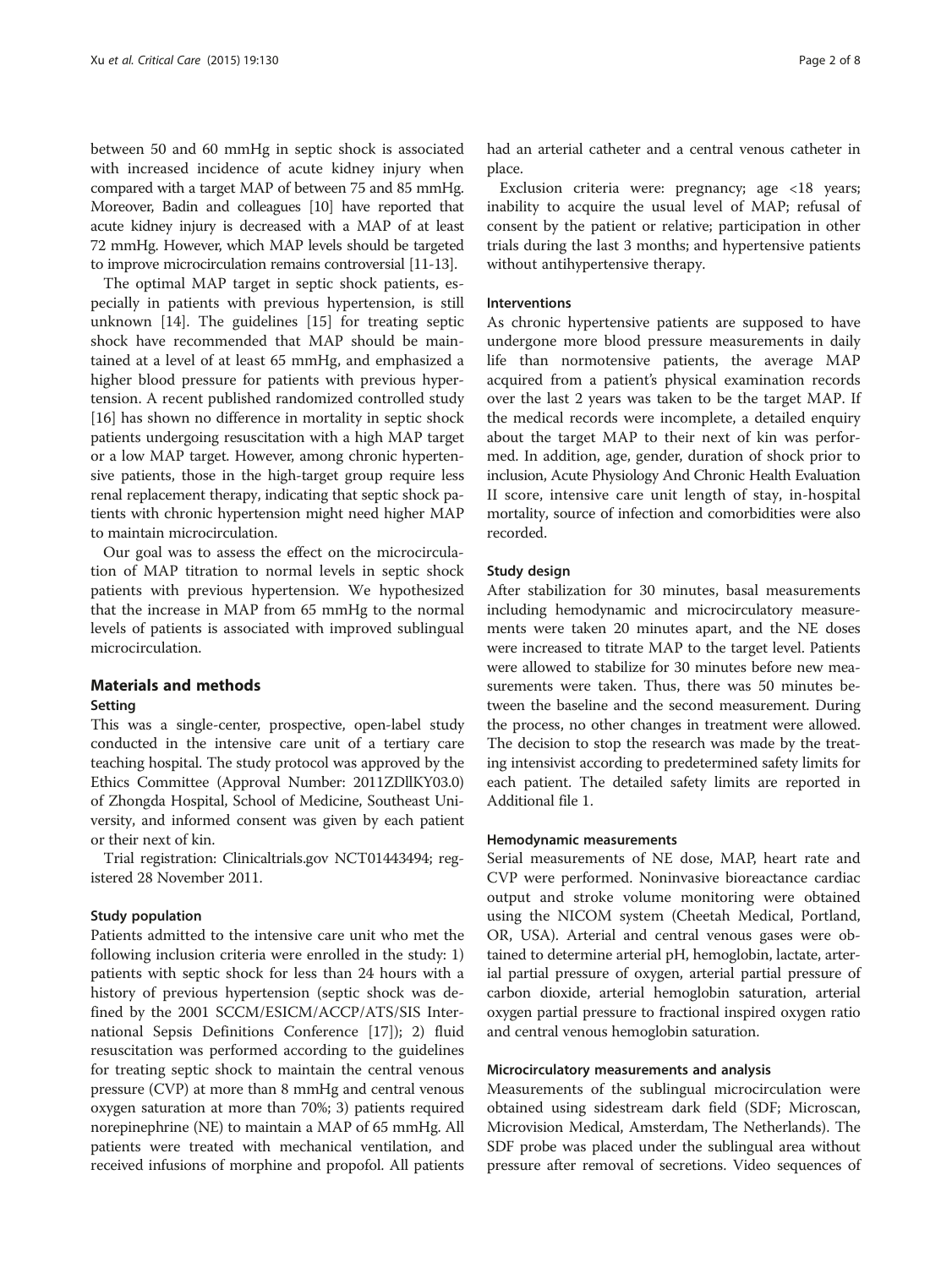20 seconds each were recorded from three different sublingual sites. These images were stored and later renumbered by an identifier blinded to the clinical course. Videos were converted to the AVI (audio video interleaved) file format with video processing software, and analysis for each image was performed by two different investigators. Finally, all the variables were averaged to yield a single value for statistical analysis. The microcirculatory flow index (MFI), based on determination of the predominant type of flow in four quadrants for small vessels and total vessels, was determined with a semiquantitative methodology. Flow was characterized as no flow = 0, intermittent = 1, sluggish = 2, and continuous = 3, to reflect blood velocity, identical to that described in consensus conference recommendations [[18](#page-7-0)]. MFI was calculated for all quadrants of the image and averaged for each sublingual site. Detailed methods are reported in Additional file [2](#page-6-0).

#### Statistical analysis

Statistical analysis of the data was performed using SPSS 16.0 (IBM, Somers, NY, USA). Histograms and normalquantile plots were examined and Kolmogorov-Smirnov test was performed to verify the normality of the distributions of the data. Data are presented as the mean ± SD if normally distributed or median (interquartile range) if not normally distributed. Categorical variables are presented as number and percentage. For continuous data, paired t test or Wilcoxon signed-rank test were used. Differences were considered significant at  $P < 0.05$ .

#### Results

## Clinical characteristics of study subjects

The main characteristics of the 19 patients are presented in Table 1. Detailed enquiry about the target MAP to their next of kin was performed for all of the patients. The averaged value of MAP was 93 mmHg in our study, which was maintained in the range 80 to 110 mmHg under the control of medications. The mean duration of shock prior to study inclusion was 16 hours. In-hospital mortality was 53%. The most common source of sepsis was pneumonia.

#### Effect on global hemodynamics

Increasing MAP from 65 mmHg to target level (from  $71 \pm$ 8 to 91  $\pm$  7 mmHg, *P* < 0.001) by augmenting NE dose was associated with significantly increased CVP (from  $11 \pm 4$  to 13 ± 4 mmHg,  $P = 0.002$ ), cardiac output (from  $5.4 \pm 1.4$ to  $6.4 \pm 2.1$  l/minute,  $P = 0.001$ ) and central venous oxygen saturation (from  $81 \pm 7$  to  $83 \pm 7$ %,  $P = 0.001$ ) (Table [2](#page-3-0), Figure [1](#page-3-0)).

#### Effect on sublingual microcirculation

Although the vascular density and heterogeneity index were not significantly altered, there were significant

#### Table 1 Baseline patient characteristics

| <b>Patient characteristic</b>                                                 | $(n = 19)$    |
|-------------------------------------------------------------------------------|---------------|
| Age (years)                                                                   | $74 \pm 11$   |
| Gender (%)                                                                    | 13 males (68) |
| Duration of shock prior to inclusion (hours)                                  | $16 \pm 6$    |
| APACHE II score                                                               | $24 \pm 10$   |
| Intensive care unit length of stay (days)                                     | $12 \pm 8$    |
| In-hospital mortality (n (%))                                                 | 10(53)        |
| Source of infection (n (%))                                                   |               |
| Respiratory infection                                                         | 11(58)        |
| Abdominal infection                                                           | 6(32)         |
| Bacteremia                                                                    | 1(5)          |
| Urinary tract infection                                                       | 1(5)          |
| Comorbidities (n (%))                                                         |               |
| Chronic hypertension                                                          | 19 (100)      |
| <b>Diabetes</b>                                                               | 2(10)         |
| Chronic renal failure                                                         | 2(10)         |
| Usual mean arterial pressure acquired from<br>previous medical records (mmHq) | $93 \pm 7$    |
| Fluid infusion during the study (ml)                                          | $185 \pm 55$  |

APACHE, Acute Physiology and Chronic Health Evaluation. Data presented as mean  $\pm$  SD or n (%).

increases in small perfused vessel density (from 10.96 ± 2.98 to  $11.99 \pm 2.55$  vessels/mm<sup>2</sup>,  $P = 0.009$ ), proportion of small perfused vessels (from  $85 \pm 18$  to  $92 \pm 14$ %,  $P = 0.002$ ), and small MFI (from  $2.45 \pm 0.61$  to  $2.80 \pm 0.68$ ,  $P = 0.009$ ) compared with a MAP of 65 mmHg (Table [3](#page-4-0)).

Meanwhile, little interindividual variability in small perfused vessel density (Figures [2](#page-4-0) and [3\)](#page-5-0), proportion of small perfused vessels (Figure [4](#page-5-0)) or MFI (Figure [5](#page-5-0)) appeared (see Additional file [3](#page-6-0), a table listing the relationship between the changes of each microvascular variables and basal microvascular parameters).

#### **Discussion**

The main finding of our study suggested that increasing MAP to the usual levels in early resuscitated hypertensive septic shock patients was associated with considerable microcirculatory improvements, characterized by increased perfused vessel density, a higher proportion of small perfused vessels and elevated MFI. Meanwhile, little individual variability developed.

Microcirculatory dysfunction plays an important role in the development of tissue hypoperfusion in patients with septic shock. Although early goal-directed therapy is reported to improve their outcome [[2\]](#page-6-0), the routine global hemodynamic parameters such as cardiac output, central or mixed venous oxygen saturation do not work as an effective perfusion index in most cases, and organ failure is still present after rapid correction of global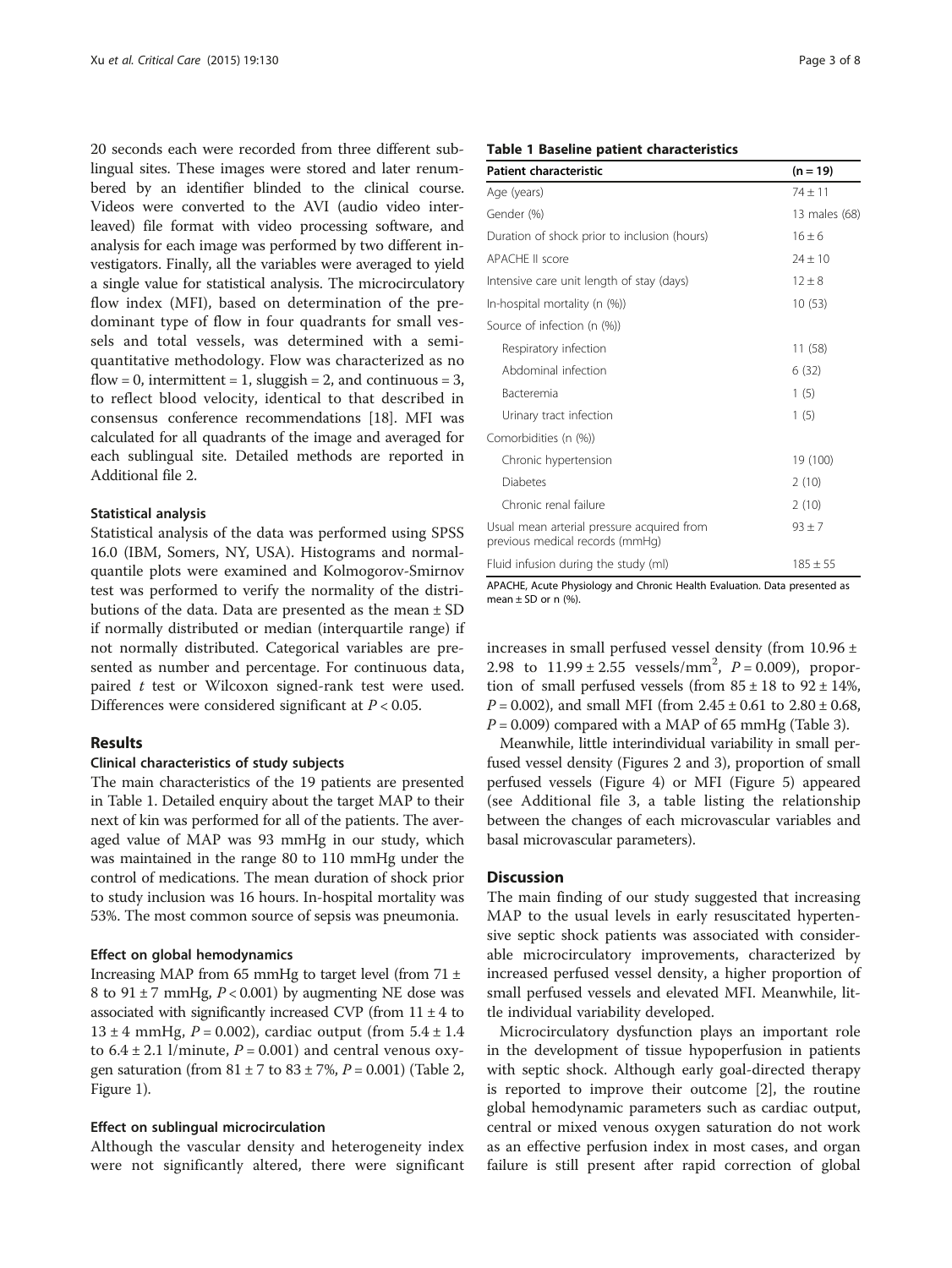#### <span id="page-3-0"></span>Table 2 Hemodynamic variables

|                                                    | $MAP = 65$ mmHq     | <b>Usual MAP</b>    | P       |
|----------------------------------------------------|---------------------|---------------------|---------|
| Norepinephrine dose (µg/kg/minute)                 | $0.08(0.04 - 0.34)$ | $0.25$ (0.16-0.68)* | < 0.001 |
| Systolic arterial pressure (mmHg)                  | $107 \pm 19$        | $140 \pm 15*$       | < 0.001 |
| Diastolic arterial pressure (mmHg)                 | $53 \pm 7$          | $66 \pm 9*$         | < 0.001 |
| Mean arterial pressure (mmHg)                      | $71 \pm 8$          | $91 \pm 7*$         | < 0.001 |
| Heart rate (beats/minute)                          | $100 \pm 24$        | $99 \pm 21$         | 0.793   |
| Central venous pressure (mmHg)                     | $11 \pm 4$          | $13 \pm 4*$         | 0.002   |
| Cardiac output (I/minute)                          | $5.4 \pm 1.4$       | $6.4 \pm 2.1*$      | 0.001   |
| Stroke volume (ml)                                 | $57.5 \pm 21.2$     | $67.0 \pm 26.7*$    | 0.003   |
| Urine output (ml/hour)                             | $56 \pm 6$          | $55 \pm 6$          | 0.921   |
| Hemoglobin (g/dl)                                  | $9.4 \pm 1.9$       | $9.5 \pm 2.0$       | 0.605   |
| Arterial pH                                        | $7.38 \pm 0.06$     | $7.39 \pm 0.06$     | 0.305   |
| Lactate (mmol/l)                                   | $2.3 \pm 2.3$       | $2.2 \pm 2.3$       | 0.598   |
| Arterial partial pressure of oxygen (mmHg)         | $132 \pm 37$        | $142 \pm 51$        | 0.250   |
| Arterial partial pressure of carbon dioxide (mmHq) | $30 \pm 6$          | $29 \pm 6$          | 0.303   |
| Arterial hemoglobin saturation (%)                 | $97.4 \pm 1.8$      | $98.0 \pm 1.6$      | 0.129   |
| PaO <sub>2</sub> :FiO <sub>2</sub> ratio (mmHg)    | $259 \pm 99$        | $291 \pm 104*$      | 0.003   |
| Central venous hemoglobin saturation (%)           | $81 \pm 7$          | $83 \pm 7*$         | 0.001   |

\*P < 0.05 versus baseline of mean arterial pressure 65 mmHq. MAP, mean arterial pressure; PaO<sub>2</sub>:FiO<sub>2</sub>, arterial oxygen partial pressure to fractional inspired oxygen. Data presented as means  $\pm$  SD or median (interquartile range).

hemodynamic alteration [[6\]](#page-6-0). The microcirculation is responsible for regulating tissue perfusion to meet oxygen requirements and is associated with the development of organ dysfunction. Therefore, it is important to monitor and manage the microcirculation in order to augment perfusion in patients with septic shock.

An adequate MAP is typically essential to restore effective perfusion pressure and organ perfusion in septic shock patients. As the most common pre-existing condition in patients with septic shock [[16\]](#page-7-0), the Surviving Sepsis Campaign guidelines [[15](#page-7-0)] have recommended a higher, but vague, blood pressure for patients with previous hypertension. Moreover, MAP targets in clinical trials varies substantially, ranging from 60 to 110 mmHg [[19\]](#page-7-0). Few trials have focused on the effect of different MAP targets in septic shock patients with previous hypertension, let alone which MAP levels should be targeted to improve microcirculation.

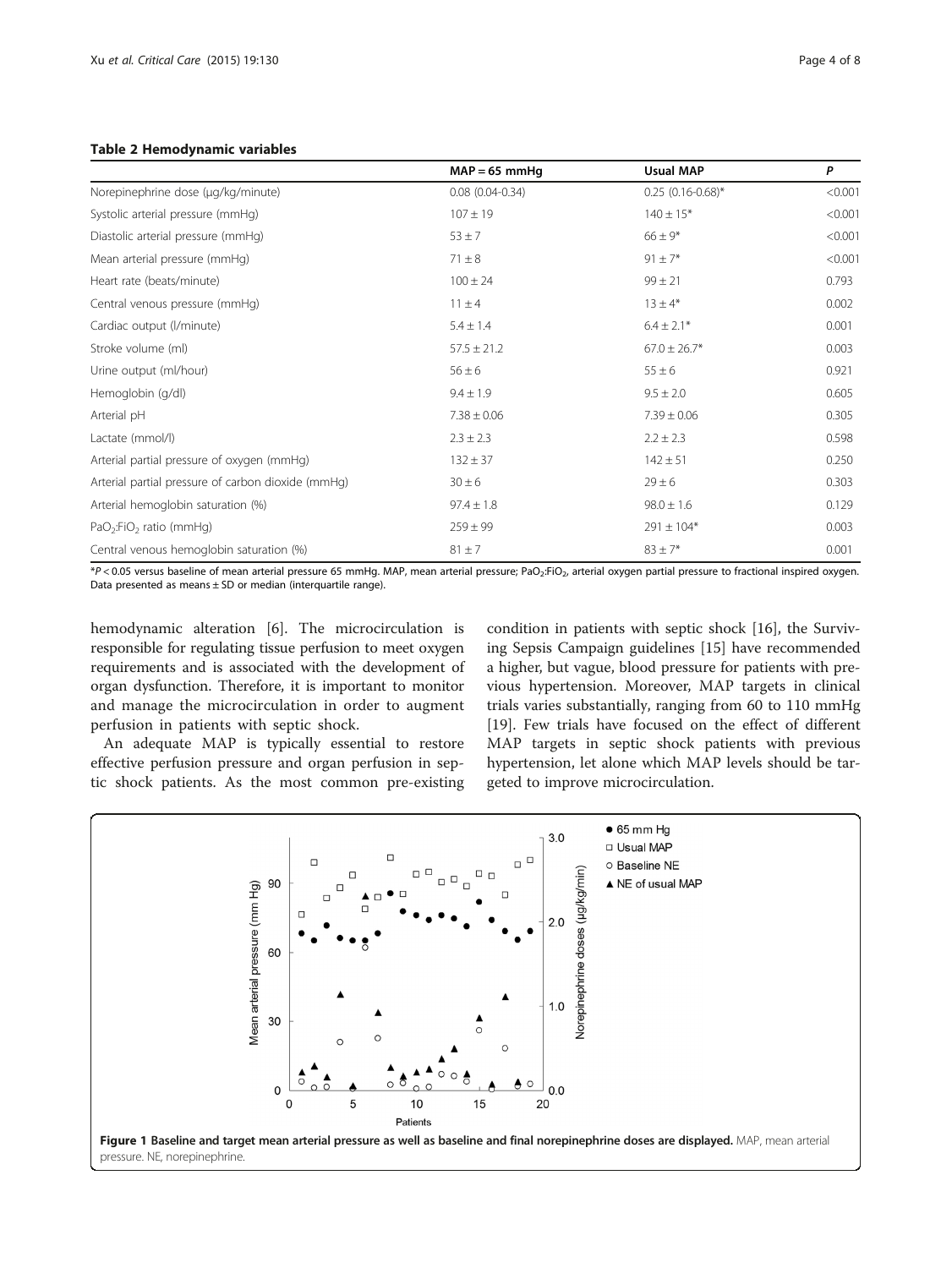|                                                          | $MAP = 65$ mmHq  | <b>Usual MAP</b>  | P     |
|----------------------------------------------------------|------------------|-------------------|-------|
| Small vessel density (vessels/mm <sup>2</sup> )          | $11.29 \pm 2.18$ | $11.91 \pm 2.14$  | 0.129 |
| Total vessel density (vessels/mm <sup>2</sup> )          | $12.35 \pm 2.29$ | $12.76 \pm 2.09$  | 0.227 |
| Small perfused vessel density (vessels/mm <sup>2</sup> ) | $10.96 + 2.98$   | $11.99 \pm 2.55*$ | 0.009 |
| Total perfused vessel density (vessels/mm <sup>2</sup> ) | $11.34 \pm 3.03$ | $12.24 \pm 2.55*$ | 0.021 |
| Proportion of small perfused vessels (%)                 | $85 \pm 18$      | $92 \pm 14*$      | 0.002 |
| Proportion of total perfused vessels (%)                 | $92 \pm 18$      | $96 \pm 12*$      | 0.029 |
| Small microvascular flow index                           | $2.45 \pm 0.61$  | $2.80 \pm 0.68^*$ | 0.009 |
| Total microvascular flow index                           | $2.70 \pm 0.52$  | $3.05 \pm 0.51*$  | 0.002 |
| Heterogeneity index of small diameter vessels            | $0.59 \pm 0.32$  | $0.47 \pm 0.27$   | 0.145 |
| Heterogeneity index of total diameter vessels            | $0.36 \pm 0.27$  | $0.30 \pm 0.19$   | 0.330 |

<span id="page-4-0"></span>Table 3 Sidestream dark field variables

\*P < 0.05 versus baseline of mean arterial pressure 65 mmHg. MAP, mean arterial pressure. Data presented as means ± SD.

Hypertension could cause a rightward shift in cerebral pressure-flow autoregulation [[20](#page-7-0)], which suggests a higher MAP should be targeted in patients with these conditions to maintain organ perfusion. Moreover, a recently published study [[16](#page-7-0)] has observed less renal replacement therapy in the high-target group in septic shock patients with previous hypertension, suggesting that higher MAP might reduce hypoperfusion and organ failure in these patients. However, few studies have looked at the microvascular responses to higher MAP titration in septic shock patients with previous hypertension.

In our study, increasing MAP from 65 mmHg to the usual levels of the patients resulted in improved



microcirculatory function in these septic shock patients with previous hypertension, although the cause and effect are unclear. NE was used to titrate MAP to the usual level. As the key vasoactive agent recommended for restoring MAP in the treatment of septic shock, NE might not only perform as the vasopressor but also affect preload and tissue perfusion. Increasing the dose of NE significantly augments cardiac output by 11 to 17% [[21\]](#page-7-0), suggesting NE might recruit some blood from the large venous unstressed volume as another method of "endogenous fluid challenge". Since fluid challenge is demonstrated to improve microvascular perfusion in the early phase of septic shock [\[22,23](#page-7-0)], NE-induced microcirculatory improvement might occur because of its role on arterial pressure preservation and blood recruitment.

An NE-induced cardiac output effect might be another reason for the improvement in the microcirculation: rapidly achieving a sufficient perfusion pressure could increase cardiac output in septic shock patients [\[24](#page-7-0)]. Georger and colleagues [[25\]](#page-7-0) found that NE administration is associated with an increase in MAP and cardiac index, which resulted in improvements of near-infrared spectroscopy variables in septic shock patients. In our study, the NE-induced increase in cardiac output was 1 l/minute on average, which might be another reason for the microcirculatory improvement.

In our study, fluid resuscitation was performed according to the guidelines to maintain a CVP of more than 8 mmHg and central venous oxygen saturation of more than 70% before patients were enrolled, and the basal measurements were taken after a MAP of 65 mmHg was achieved by fluids and NE. This differs from other studies where baseline measurements were taken in the unresuscitated septic shock patients. As a result, the sublingual microcirculation at baseline in our study seems to be less altered when compared with other studies. However, they were similar to microcirculatory parameters in resuscitated septic shock patients [[11](#page-6-0),[12](#page-6-0)[,22\]](#page-7-0).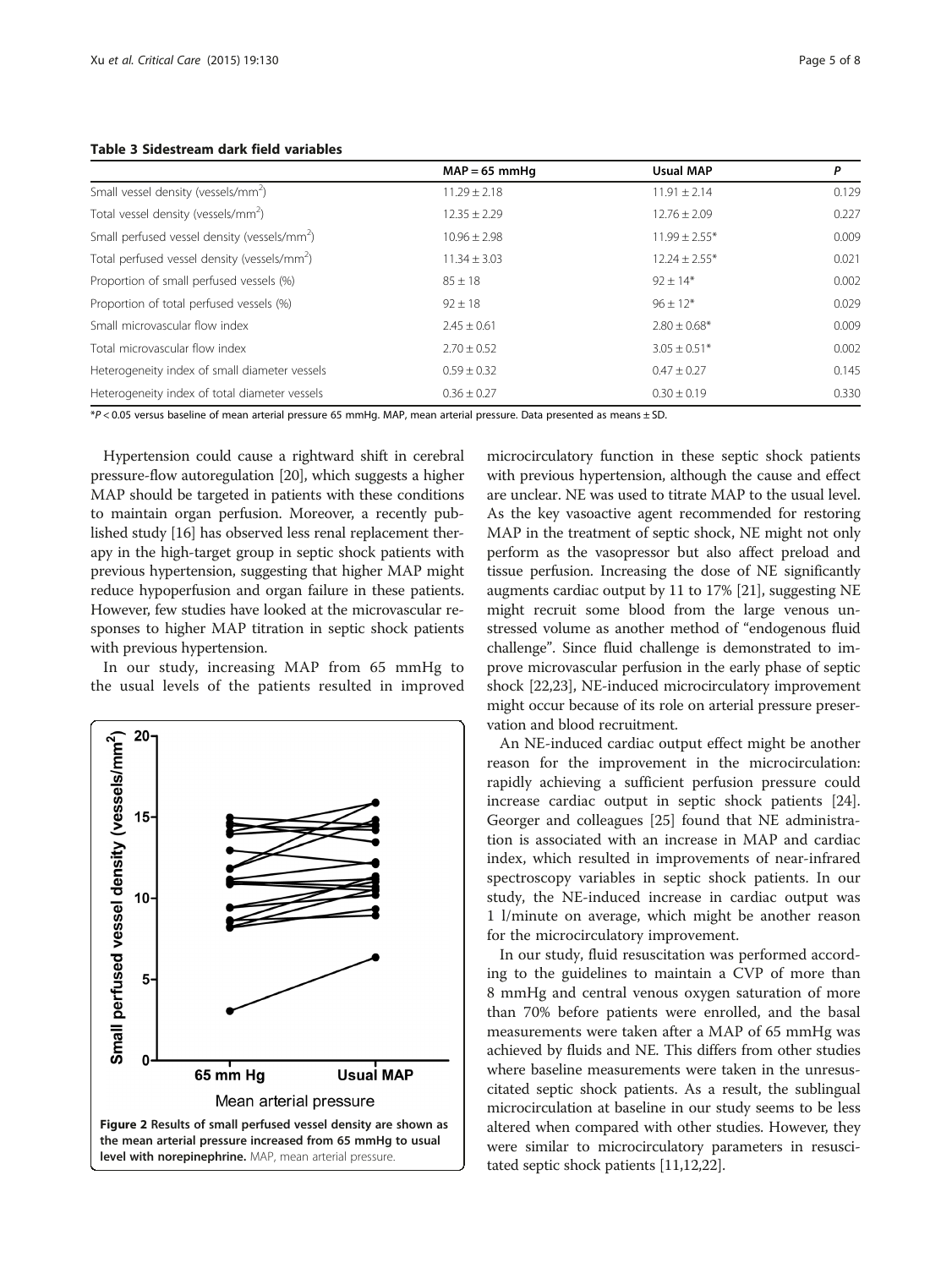<span id="page-5-0"></span>

Considerable microcirculatory interpatient variations are reported in septic shock patients after MAP titration despite fluid resuscitation [[12,](#page-6-0)[26\]](#page-7-0), which indicates that the level of MAP should be adapted in consideration of the interindividual effect. In this study, titration to a pressure closer to that of a given patient's baseline aimed to reduce the interindividual variability, and reveals the microcirculatory alterations after MAP titration to a higher level in septic shock patients with previous hypertension.

#### Limitations

Our study has some limitations. Firstly, cardiac output was monitored by the NICOM system to minimize operative invasion. Although the most widely trusted technology for measuring cardiac output is still bolus thermodilution, NICOM is found to have similar monitoring capabilities compared with bolus thermodilution [[27,28\]](#page-7-0). Secondly, the target MAP level was obtained from previous physical examination records or was given by relatives. Although patients with chronic hypertension often undergo more blood pressure measurements



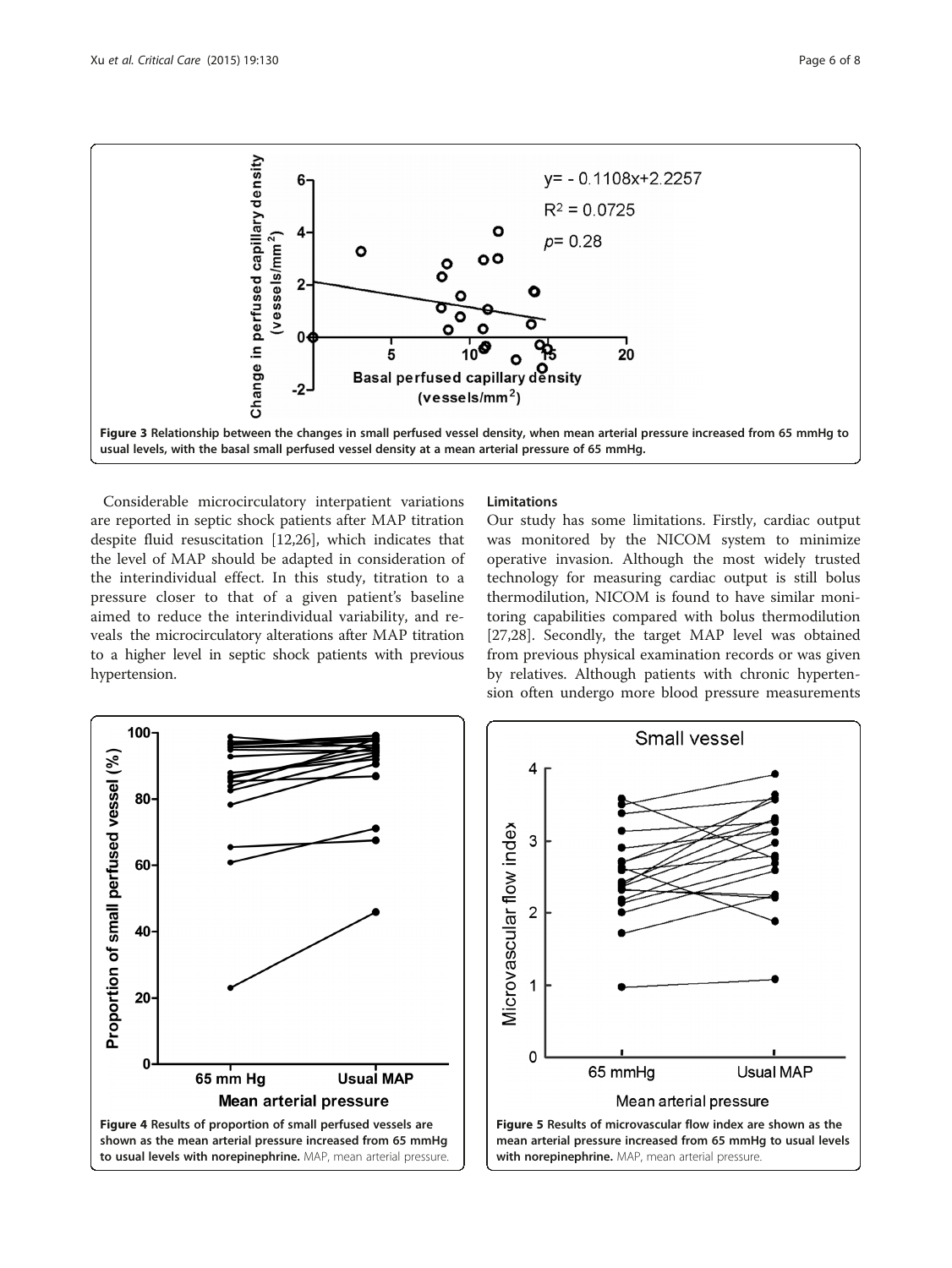<span id="page-6-0"></span>in daily life than normotensive patients, the target might be over- or underestimated. Moreover, higher doses of NE may be associated with arrhythmias and other adverse events, which were not observed in our study. Last, but not the least, no assessment of fluid responsiveness was undertaken in our study. NE might have different effects on the microcirculation in patients with or without fluid responsiveness.

It is also important to note that this study is not a controlled study, and lacks a control group and a return to baseline blood pressure. Each patient, therefore, served as his/her own control when increasing MAP from 65 mmHg to the usual level. In addition, the lack of normotensive controls makes the results difficult to extend to normotensive subjects. However, there are several studies [11,12] focusing on the role of different MAP targets in normotensive patients with septic shock. In a large multicenter, open-label trial [\[16\]](#page-7-0), targeting a MAP of 80 to 85 mmHg, as compared with 65 to 70 mmHg, resulted in no significant differences in mortality for septic shock patients.

#### Conclusions

In this open-label intervention study, increasing MAP from 65 mmHg to the usual level in patients was associated with improved microcirculatory function in septic shock patients with previous hypertension.

#### Key messages

- Increasing MAP from 65 mmHg to the usual level in patients by NE was associated with increased CVP, cardiac output and central venous oxygen saturation in hypertensive septic shock patients.
- Increasing MAP from 65 mmHg to the usual level in patients by NE was associated with increased small perfused vessel density, proportion of small perfused vessels, and small microvascular flow index in hypertensive septic shock patients.

#### Additional files

[Additional file 1:](http://ccforum.com/content/supplementary/s13054-015-0866-0-s1.doc) Study design: predetermined safety limits. [Additional file 2:](http://ccforum.com/content/supplementary/s13054-015-0866-0-s2.doc) Microcirculatory measurements and analysis: detailed microcirculatory measurements and analysis. [Additional file 3:](http://ccforum.com/content/supplementary/s13054-015-0866-0-s3.doc) Results: relationship between the changes of each microvascular variable and basal microvascular parameters.

#### Abbreviations

CVP: central venous pressure; MAP: mean arterial pressure; MFI: microcirculatory flow index; NE: norepinephrine; SDF: sidestream dark field.

#### Competing interests

The authors declare that they have no competing interests.

#### Authors' contributions

JYX participated in the design of the study, carried out the analysis and interpretation of data, and participated in drafting, editing and submitting the manuscript. SQM participated in drafting the manuscript, and made substantial contributions to microcirculatory measurements. CP made substantial contributions to data acquisition and statistical analysis. LL participated in data acquisition and analysis. SLH and HLH contributed to microcirculatory measurements. SXC and ARL contributed to microcirculatory data analysis. YZH contributed to the design and coordination of the study. FMG contributed to the design and coordination of the study. YY was responsible for conception and design, and revising the manuscript for important intellectual content. HBQ was responsible for conception and design, and revising the manuscript for important intellectual content. All authors read and approved the final manuscript.

#### Acknowledgements

This work is partially supported by grants from the National Natural Science Foundations of China (81170057, 81201489, 81300043, 81300060, 81372093), grants from the Qinghai province basic research program (2012-Z-713) and grants from the Clinical Medicine Science and Technology program of Jiangsu Province (BL2013030).

#### Author details

<sup>1</sup>Department of Critical Care Medicine, Nanjing Zhongda Hospital, School of Medicine, Southeast University, Nanjing 210009, P.R. China. <sup>2</sup>Department of Critical Care Medicine, Qinghai Provincial People's Hospital, Xining 810000, P.R. China.

#### Received: 27 November 2014 Accepted: 9 March 2015 Published online: 30 March 2015

#### References

- 1. Angus DC, van der Poll T. Severe sepsis and septic shock. N Engl J Med. 2013;369:840–51.
- 2. Rivers E, Nguyen B, Havstad S, Ressler J, Muzzin A, Knoblich B, et al. Early goal-directed therapy in the treatment of severe sepsis and septic shock. N Engl J Med. 2001;345:1368–77.
- 3. Yealy DM, Kellum JA, Huang DT, Barnato AE, Weissfeld LA, Pike F, et al. A randomized trial of protocol-based care for early septic shock. N Engl J Med. 2014;370:1683–93.
- 4. De Backer D, Creteur J, Preiser JC, Dubois MJ, Vincent JL. Microvascular blood flow is altered in patients with sepsis. Am J Respir Crit Care Med. 2002;166:98–104.
- 5. Hernandez G, Boerma EC, Dubin A, Bruhn A, Koopmans M, Edul VK, et al. Severe abnormalities in microvascular perfused vessel density are associated to organ dysfunctions and mortality and can be predicted by hyperlactatemia and norepinephrine requirements in septic shock patients. J Crit Care. 2013;28:538.e9–14.
- 6. Sakr Y, Dubois MJ, De Backer D, Creteur J, Vincent JL. Persistent microcirculatory alterations are associated with organ failure and death in patients with septic shock. Crit Care Med. 2004;32:1825–31.
- 7. Trzeciak S, McCoy JV, Phillip DR, Arnold RC, Rizzuto M, Abate NL, et al. Early increases in microcirculatory perfusion during protocol-directed resuscitation are associated with reduced multi-organ failure at 24 h in patients with sepsis. Intensive Care Med. 2008;34:2210–7.
- 8. De Backer D, Donadello K, Taccone FS, Ospina-Tascon G, Salgado D, Vincent JL. Microcirculatory alterations: potential mechanisms and implications for therapy. Ann Intensive Care. 2011;1:27.
- 9. Correa TD, Vuda M, Takala J, Djafarzadeh S, Silva E, Jakob SM. Increasing mean arterial blood pressure in sepsis: effects on fluid balance, vasopressor load and renal function. Crit Care. 2013;17:R21.
- 10. Badin J, Boulain T, Ehrmann S, Skarzynski M, Bretagnol A, Buret J, et al. Relation between mean arterial pressure and renal function in the early phase of shock: a prospective, explorative cohort study. Crit Care. 2011;15:R135.
- 11. Jhanji S, Stirling S, Patel N, Hinds CJ, Pearse RM. The effect of increasing doses of norepinephrine on tissue oxygenation and microvascular flow in patients with septic shock. Crit Care Med. 2009;37:1961–6.
- 12. Dubin A, Pozo MO, Casabella CA, Palizas Jr F, Murias G, Moseinco MC, et al. Increasing arterial blood pressure with norepinephrine does not improve microcirculatory blood flow: a prospective study. Crit Care. 2009;13:R92.